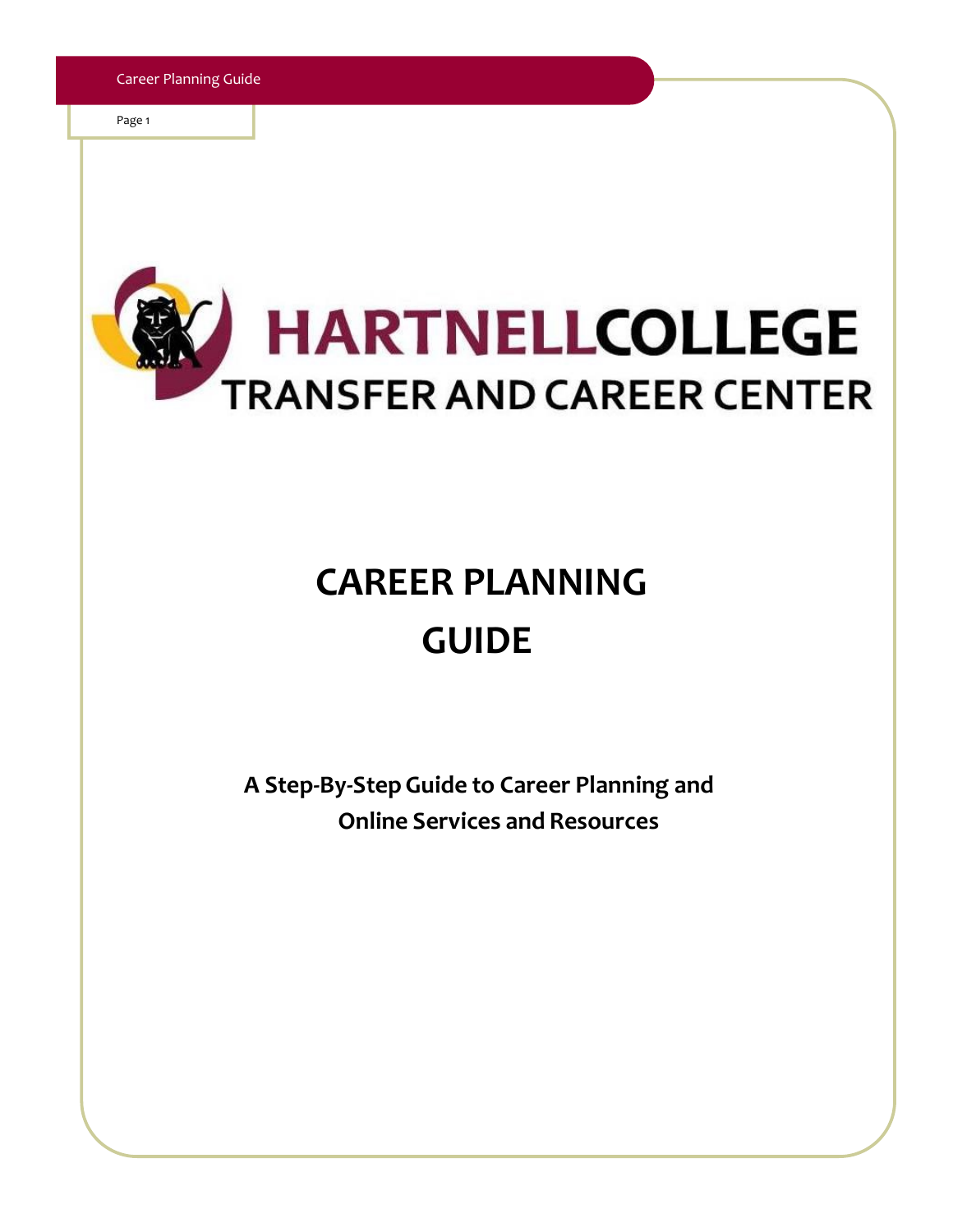## **Introduction**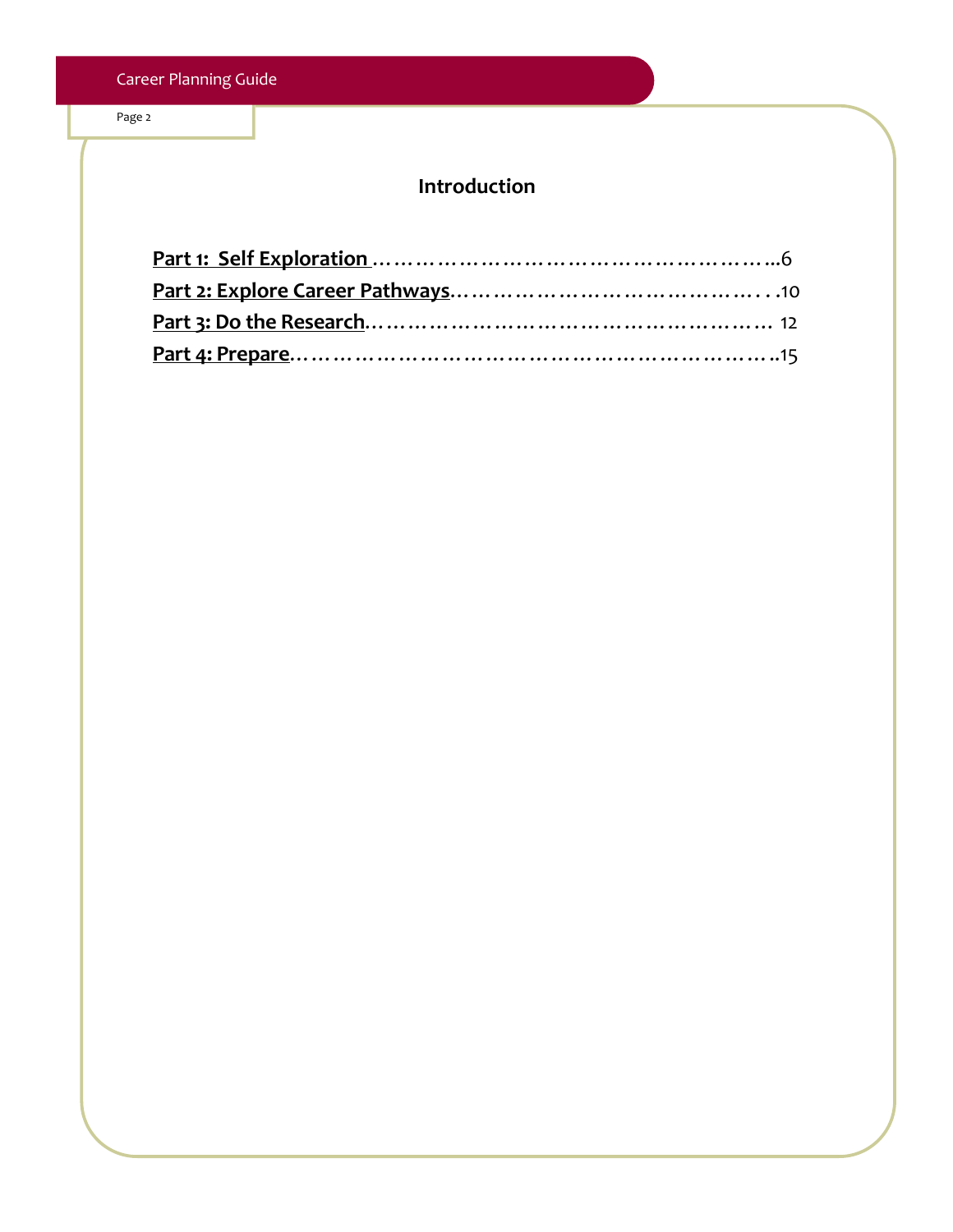## **TRANSFER AND CAREER CENTER PROGRAM & SERVICES**

#### **Program Purpose**

The Transfer and Career Center of Hartnell College provides guidance in career and major exploration, job preparation, and university transfer information. Through the support of the Transfer and Career Center, you will identify and use career resources and labor market information to recognize your own skills, abilities, values, and interests. As a result, you will be equipped to formulate your personalized career goal. You will also be able to navigate through the ASSIST program to identify and utilize transfer patterns from the University of California and California State Universities to transfer successfully.

#### **We Provide:**

- Career and Transfer Guidance
- Major and Career Exploration via Assessments
- Career Development Workshops: Resume, Cover-Letter, and Interviewing
- Local Employment Opportunities Information
- Career/Job-Fairs
- Job-Search Resources

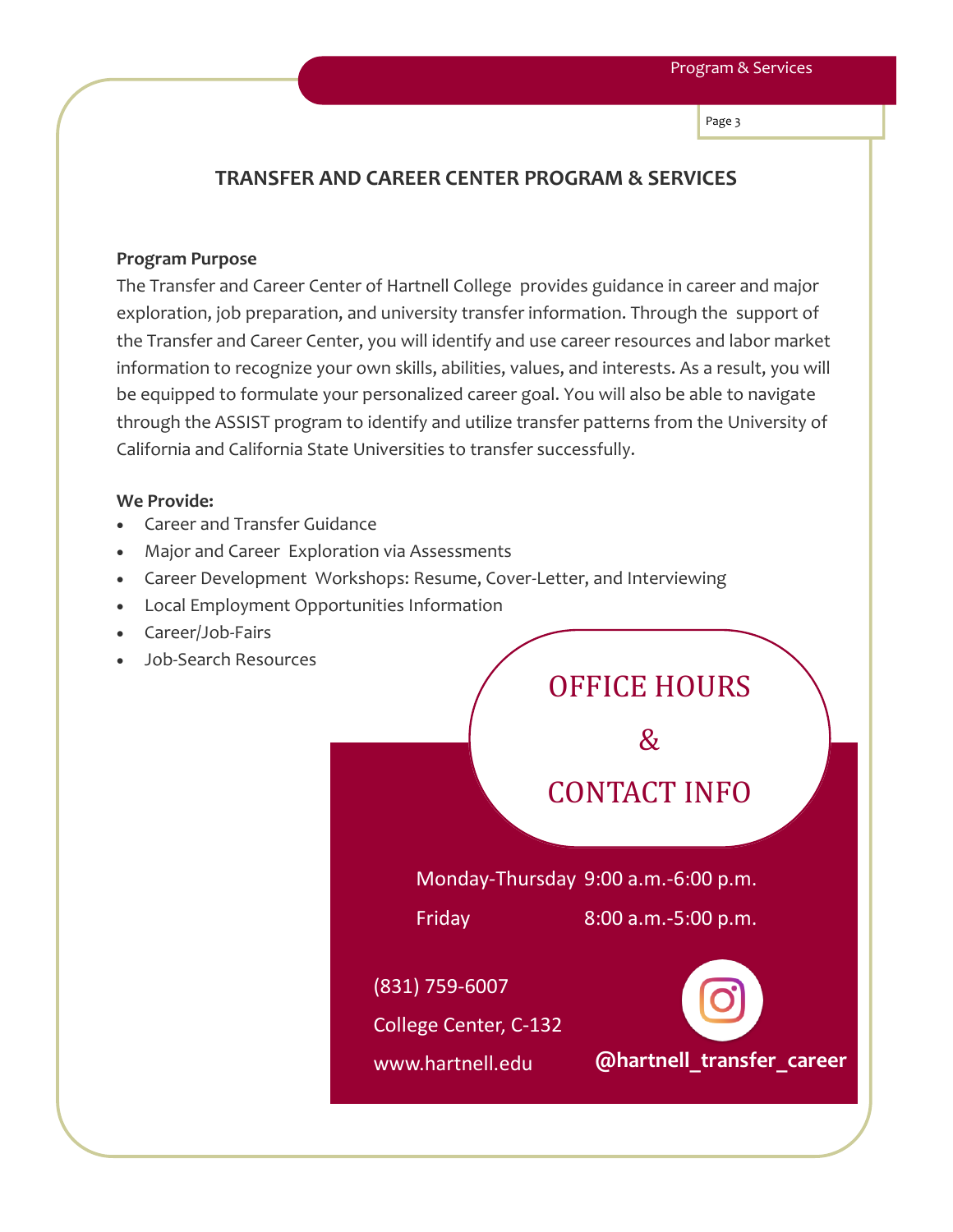## **THE CAREER PLANNING PROCESS**

Choosing a career path can be a confusing and intimidating process. However, through research and preparation, this process is a benefit to your future success. The model below shows the cyclical nature of career planning. You may have noticed that the process does not have a clear starting point nor does it seem to end. This is good news! It means that career planning is a continual process that may begin and end at any point and is useful at any stage of your career development.

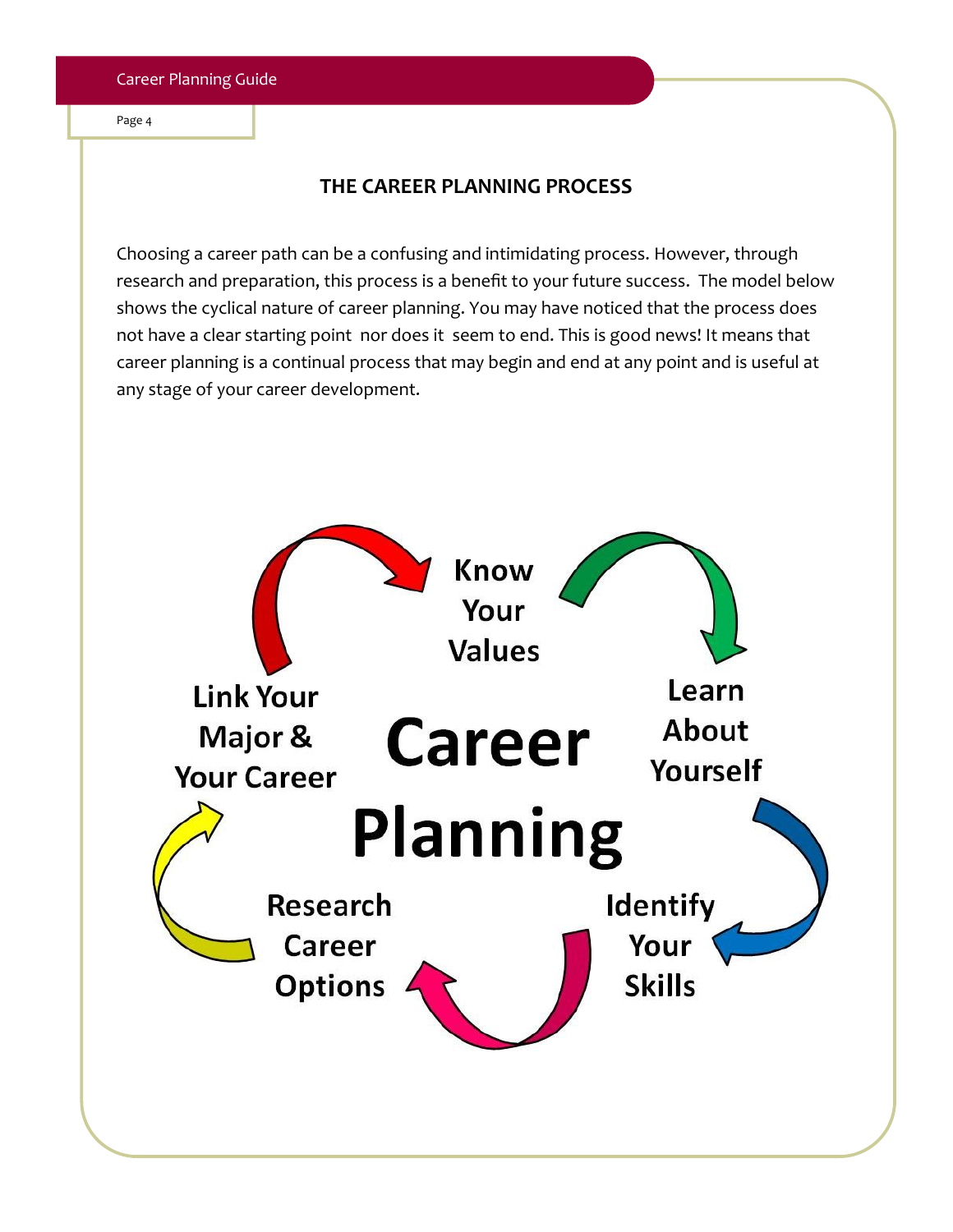

## **WHAT ARE THE BENEFITS OF CAREER PLANNING?**

- You will spend more than 80,000 hours of your life working! Why spend it doing something you don't enjoy?
- The occupation you choose has a big impact on many aspects of your life. Narrowing your choices somewhat helps to define your lifestyle and gives you a clearer picture of who you are.
- Career exploration helps you learn more about yourself. Learning more about your interests and preferences enables you to form more meaningful relationships with friends and significant others.
- People gain decision-making skills and occupational knowledge through career planning activities.
- When you are faced with many, many career options, you may not take the time to explore them in depth: instead, you may feel overwhelmed!
- Good decision-makers take time exploring options and are able to make informed, satisfying decisions.
- Career planning results in having realistic career goals.
- Students who engage in career exploration programs report higher grades and feel better prepared for the future compared to students who do not.
- Career exploration helps people face and find solutions to educational and career barriers.
- Career exploration helps people develop a support network and learn where to go when help is needed.
- Students who have completed career exploration have more confidence in themselves and are more motivated to achieve their goals.

*The above information is used with the permission of ACT and is taken from the ACT DISCOVER Career Development Curricula for Colleges via www.tulsacc.edu*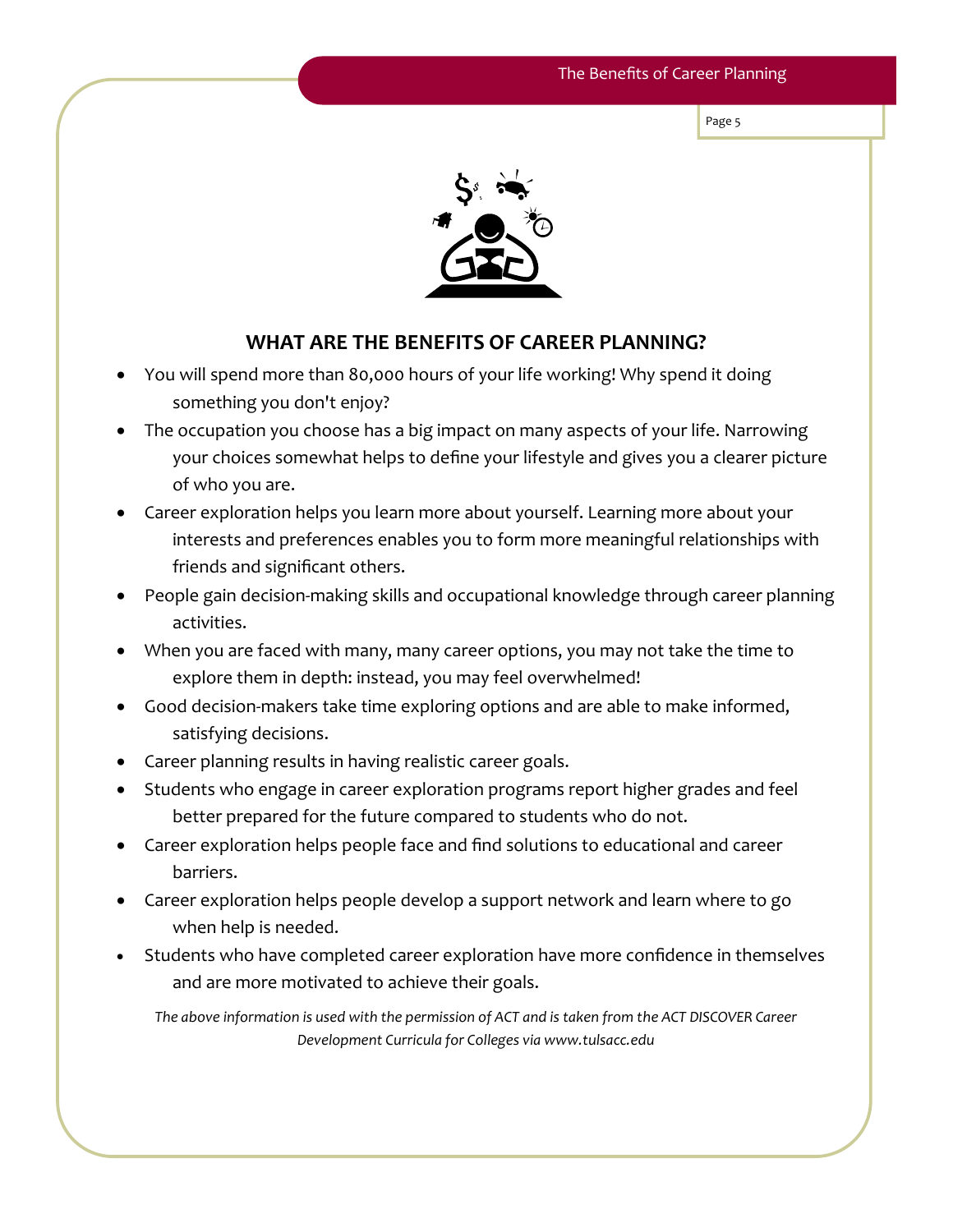Career Planning Guide

Page 6

## **Part 1: SELF EXPLORATION**

## **Before You Begin…**

These assessments are meant to help you in your career planning process. While the results are accurate, they in no way represent who you REALLY are. That is a decision that only you can determine for yourself. Use these assessments as a starting point for personal reflection and critical thought about what you may want to do as a career, and the kind of person you'd like to be in the future.

## **I. Types of Self-Assessments**

Listed below are some assessments to help you with **self exploration**. Choose at least two assessments in **EACH** of these categories:

- **Interests Assessments**
- **Personality Assessments**
- **Skills Assessments**
- **Values Assessments**

**REMINDER**: Remember to print and keep the results of your assessments in your personal records. Once you've completed the assessments, you can compare the results and see if there are certain career themes or patterns that emerge. These recurring themes may suggest career pathways that might fit best.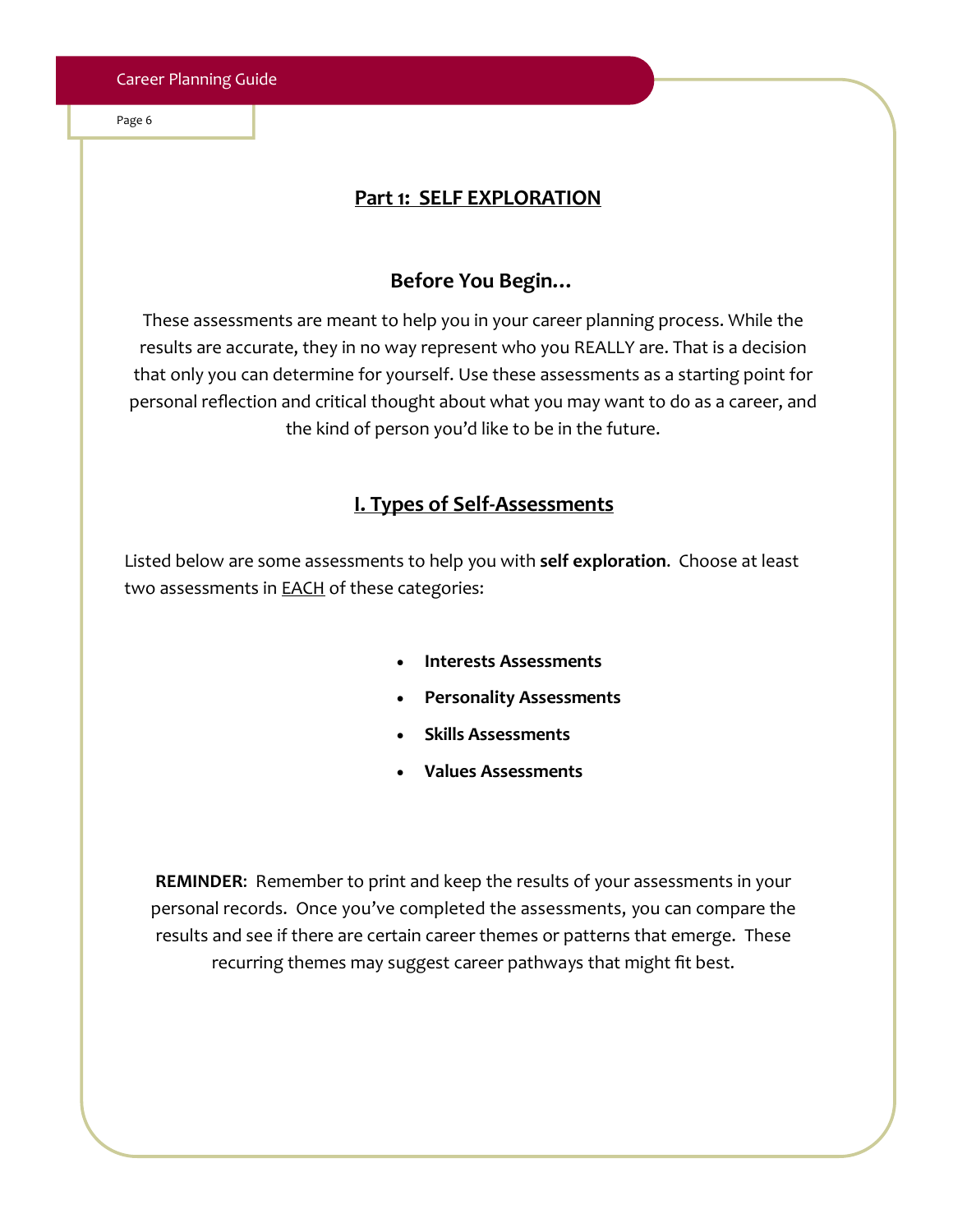## **II. Personality Assessments**

Career planning is essentially a search for self. Personality assessments can help you become more self aware. They also offer insight into how you relate to the world and to other people. The results of some of these assessments may not point directly to career choices that might fit you, but they will give you ideas about what work environments might be most compatible with your personality.

- A. **Identify your Holland Personality Type**, also called your **RIASEC** type code, to find out how your personality preferences relate to interests and career fields.
	- 1. Go to the following website: **[California CareerZone](http://www.cacareerzone.org)**
	- 2. Click on **Discover Possibilities**.
	- 3. Select the **Quick Assessment**.
	- 4. Complete the assessment and **View Results** for a list of jobs that match your 3-letter **RIASEC** code.
	- 5. Remember to print your results for future reference!

B. Take the free **KTS-[II Temperament Sorter.](https://profile.keirsey.com/#/b2c/assessment/start)**

C. Take a free test that is based on Carl Jung's and Isabel Briggs Myers' typological approach to personality and offered at the following website: **[Human Metrics.](http://www.humanmetrics.com/cgi-win/jtypes2.asp)**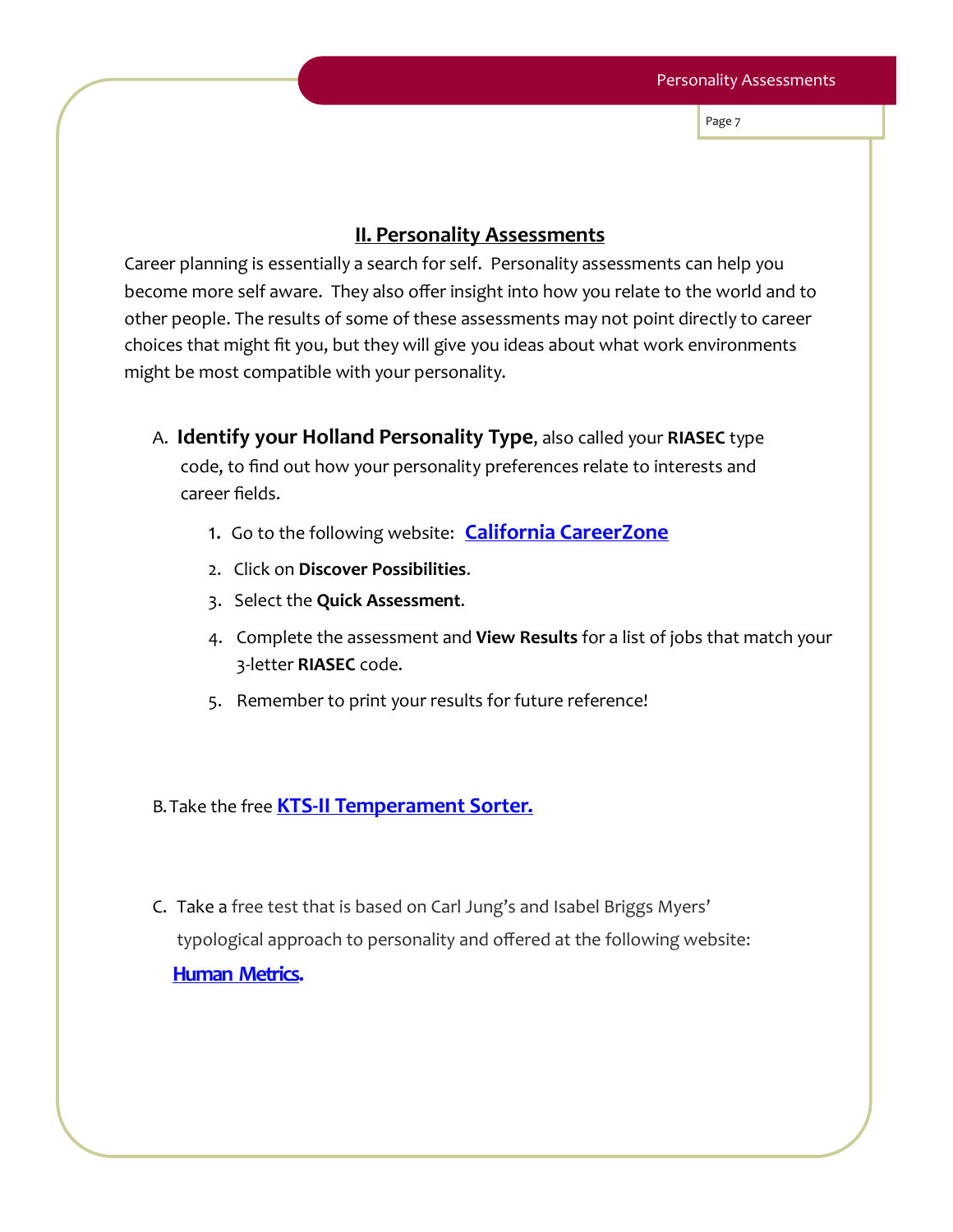## **III. Interest Assessments**

Page 8

The things you like to do can help you identify career fields to explore. As you do an interest assessment, think about what you like or dislike doing, **not** about your ability to do it. Interest assessments help you identify preferences based on your likes and dislikes.

After you have completed an assessment, be sure to *make the career connection*! Find out what career fields might match your interests. Print out the results for future reference. It will be helpful to compare the results of different interest assessments and see if there is a pattern as to what occupations are suggested.

Notice that most interest-assessment surveys indicate your Holland type. Go to this website for more information about **Holland types**:

## **[Holland Codes](http://www.roguecc.edu/counseling/hollandcodes/about.asp)**

## A. **California Career Zone**

- 1. Go to the following website: **[California Career Zone](http://www.cacareerzone.org/)**
- 2. Hover over **Explore** and view **Assess Yourself**.
- 3. Select the **Interest Profiler**.

### **B. My Next Move**

This is an alternative online assessment to the Interest Profiler and will provide a complete overview of compatible career choices and necessary training and/or education based on your assessment results.

### 1. Go to **My [Next Move](http://www.mynextmove.org/)**.

2. Click on **Start** in the **"Tell us what you like to do"** box.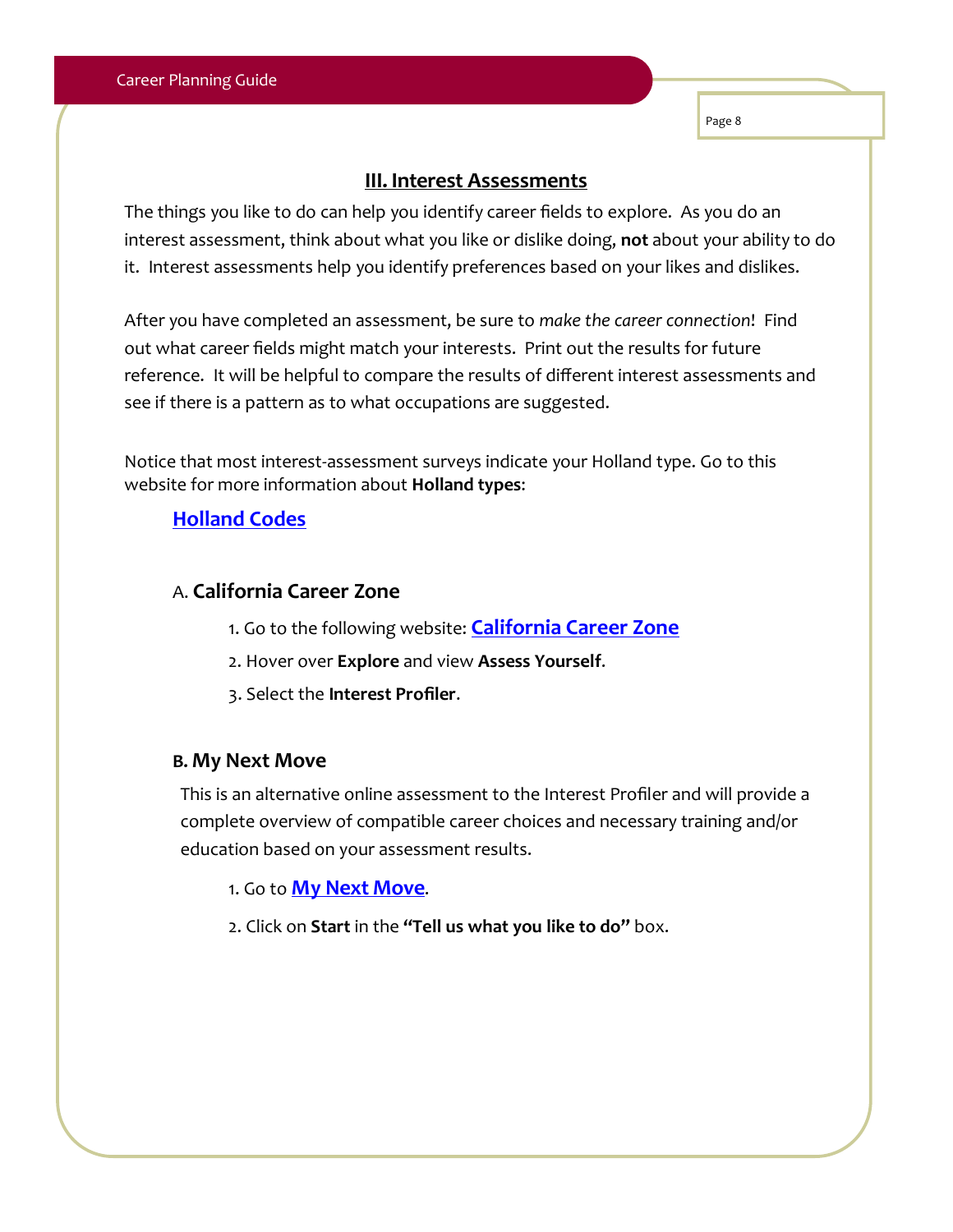## **IV. Values Assessments**

Values are guiding principles or motivators that indicate what you consider most important in your life. Your most important values are those that you prize the most, affirm publicly, choose freely after careful consideration and act upon consistently. Identifying your most important values will help you choose a career that will fulfill and be compatible with these values.

A. To identify the characteristics of a job which are important to you:

- 1. Visit **[California Career Zone](http://www.cacareerzone.org/).**
- 2. Hover over **Explore** and view **Assess Yourself**.
- 3. Then click on the **Work Importance Profiler**.

B. To help you identify and prioritize values that are important to you, complete the: **[Career Values Assessment](https://cdc-tree.stanford.edu/steps/readiness/values)**

## **V. Skills Assessments**

A skill is an activity that you have learned to do well or that you can improve upon through training and practice. What skills do you find most satisfying and enjoyable? These are the ones that you may wish to use in future work.

A. To identify your acquired skills:

- 1. Go to the following website: **[California Career Zone.](http://www.cacareerzone.org/)**
- 2. Hover over **Explore** and view **Assess Yourself**.
- 3. Then click on the **Skills Profiler**.

B. Which skills do you have? Use the **[Job Skills Checklist](https://owl.purdue.edu/owl/job_search_writing/preparing_an_application/job_skills_checklist.html)** to help you determine you abilities.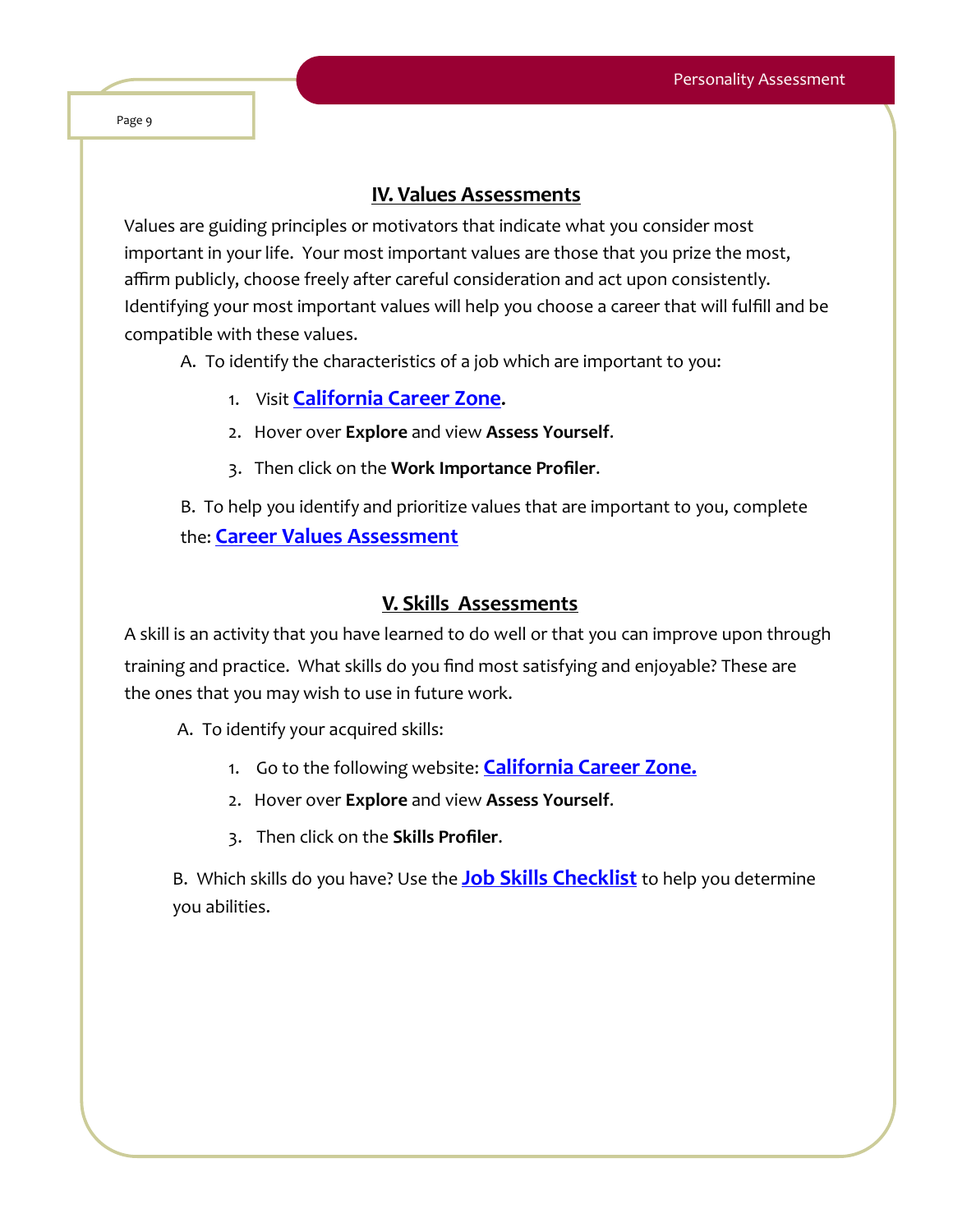## **Part 2: EXPLORE CAREER PATHWAYS**

Page 10

Now that you have an idea of your personality and interest traits, begin exploring the different types of career industries and pathways that are available.

## **California's 15 Career Pathways:**

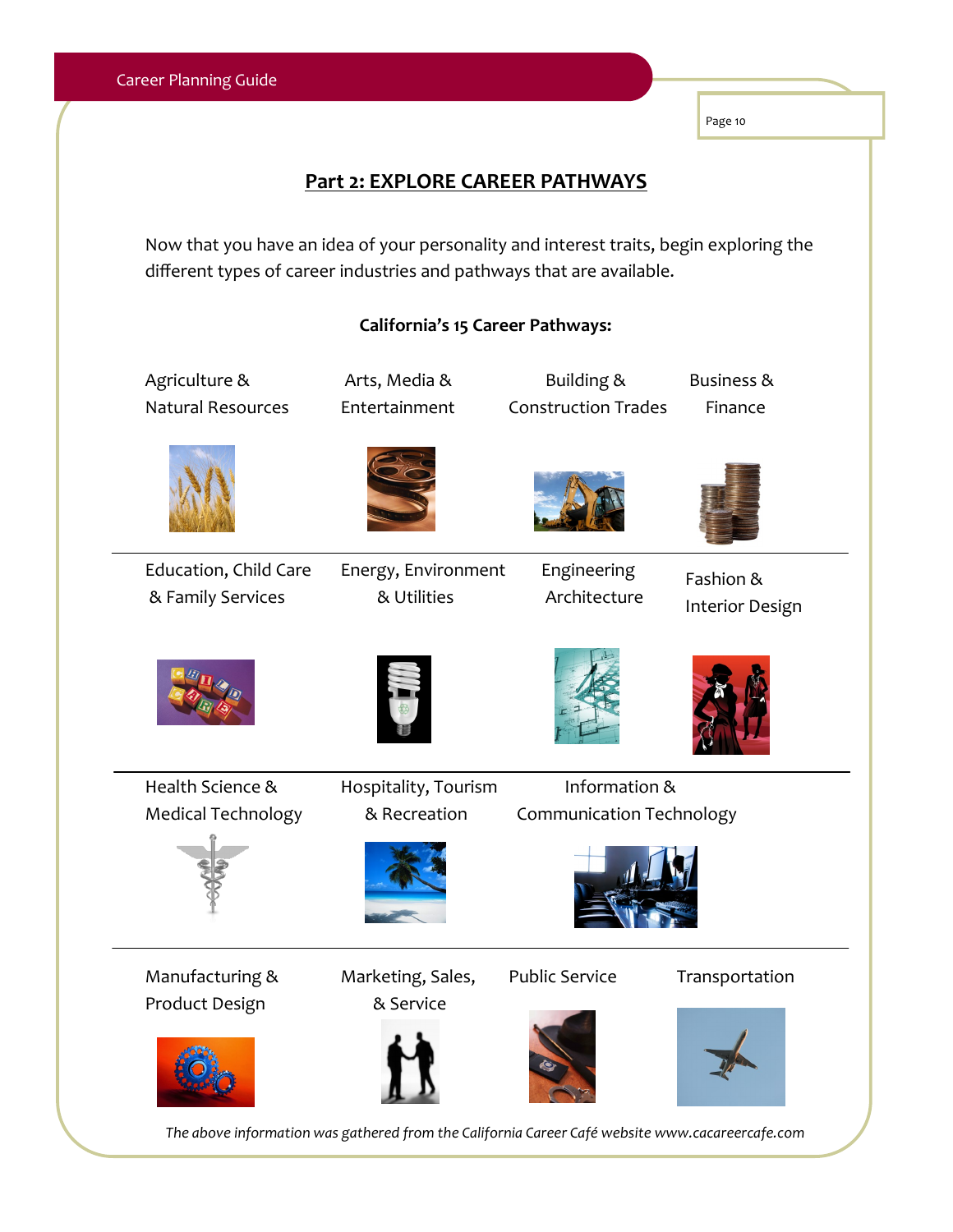The following online resources offer an in-depth overview of California Industry Pathways including a summary of the job, the duties related to that field of work, the level of education required, the average salary, a list of the college majors compatible for the job, and the California colleges and universities that offer those majors.

## **A. California Career Café**

**1.** Explore California career pathways by going to:

## **[California Career Café](http://www.cacareercafe.com/)**

2. Click **Explore** to begin

## **B. California Career Zone**

1. Explore Industry Sectors by going to:

## **[California Career Zone:](http://www.cacareerzone.org/clusters) Job Families**

## **C. My Next Move**

- **1.** Browse careers by industry at the following website: **[My Next Move](http://www.mynextmove.org/)**
- 2. Under the **"I'll know it when I see it"** box, select an industry you are interested in or would like more information about.
- 3. Click **Browse** to begin.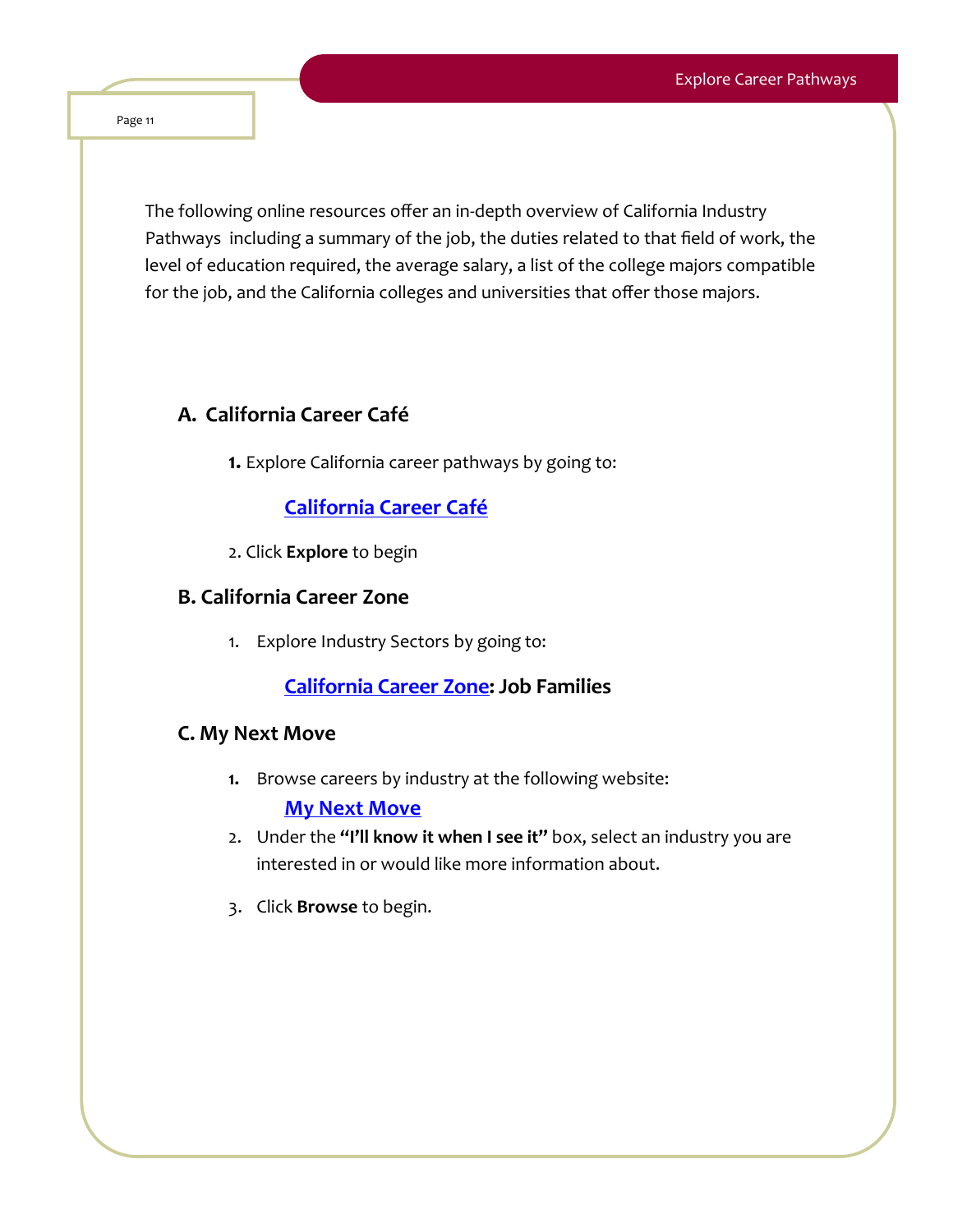## **Part 3: Do the Research**

Once you've identified a career pathway that might be of interest to you, do some research. Find out more about related occupations that match up with your selfassessment results. Here are some ways to gather information about career fields:

## **1. Go Online:**

Go online to gather information about the careers you are considering: **[Occupational Outlook Handbook:](http://www.bls.gov/ooh/)** This is a nationally recognized source of career information published by the Bureau of Labor Statistics.

**[O\\*Net Online](http://www.onetonline.org/):** This huge database, developed by the U.S. Department of Labor, includes information on skills, abilities, knowledge, work activities and interests associated with thousands of occupations.

**California's labor [market information](http://www.labormarketinfo.edd.ca.gov/) :** Click on [Job Seekers and](https://www.labormarketinfo.edd.ca.gov/customers/job-seekers.html)  [Students](https://www.labormarketinfo.edd.ca.gov/customers/job-seekers.html) or **[California Occupational Guides](http://www.labormarketinfo.edd.ca.gov/OccGuides/)**.

## **2. Visit the Transfer and Career Center at Main Campus:**

Go to the Transfer and Career Center located on the main campus in the Student Center, building C-132. The Transfer and Career Center provides career exploration services and career development materials.

### **3. Visit the Career Prep and Placement Services Office at Alisal Campus:**

Go to the Career Prep and Placement Services Center at the Alisal Campus located in office A111. This is the right place to start if you are a student or alumni and interested in an internship, employment, or other career services.

## **4. Visit the OneStop Career Center of Monterey County:**

The Monterey County Virtual OneStop is user-friendly and designed to connect local employers and job-seekers.

Visit **[Monterey County's Virtual Job Center](https://www.caljobs.ca.gov/vosnet/Default.aspx)** website.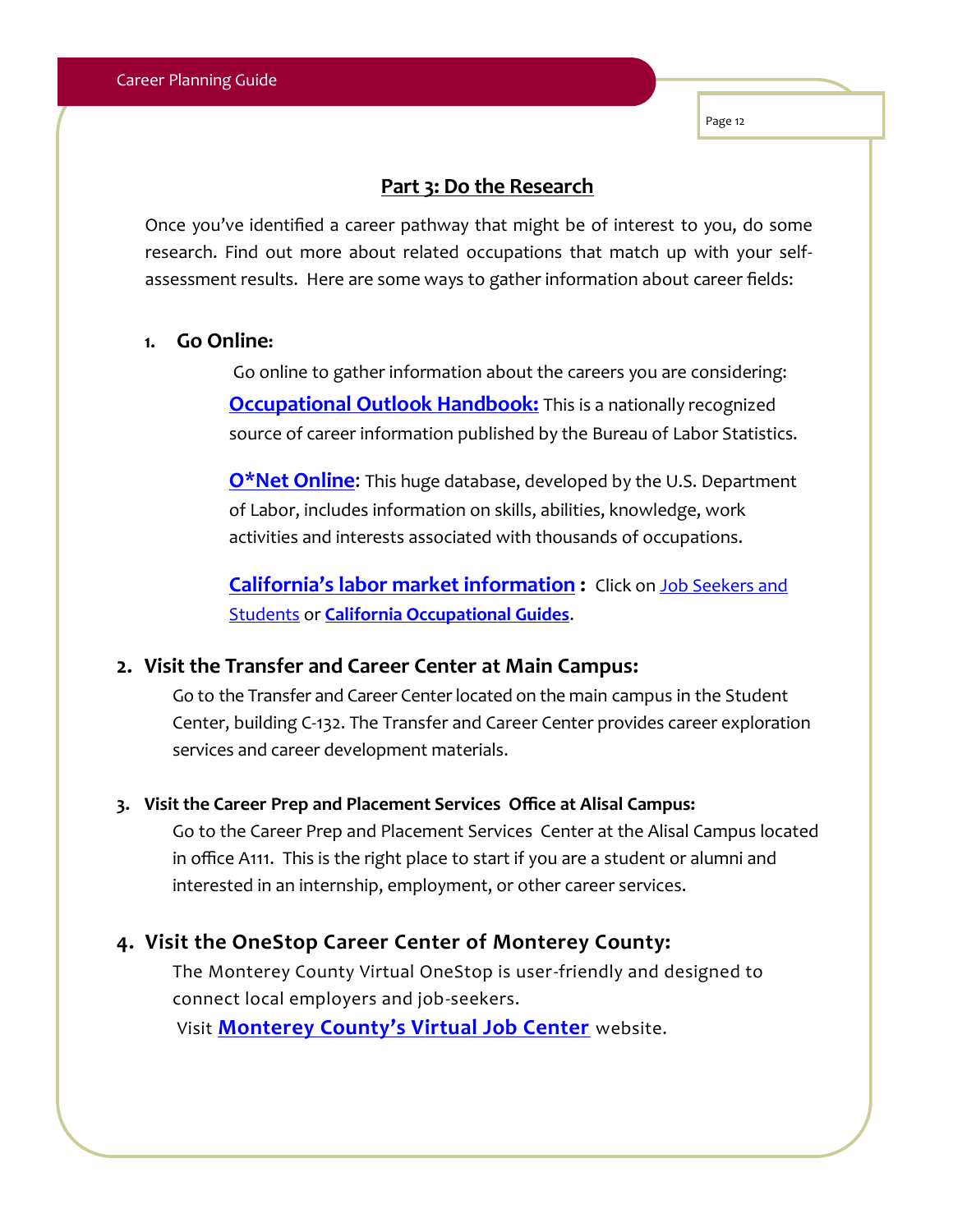## **5. Do Informational Interviewing:**

To gather real-life information, interview people who work in fields that are of special interest to you.

\**Read the Informational Interviewing tips on the next page for more information.*

You may also visit the following website for more suggestions about:

**Conducting an [Information Interview.](https://www.glassdoor.com/blog/ultimate-guide-informational-interviews/)**

## **6. Volunteer:**

Gain work experience and learn new skills by helping others. Find volunteer tips and opportunities through **[California Career Café](http://www.cacareercafe.com/experience/volunteer/)**.

### **7. Intern:**

**Internships** are paid or unpaid, closely monitored, highly structured employment programs that provides professional work experience outside of the classroom.

Intern or work part-time in your prospective field. For more information, go to **[California Career Café.](http://www.cacareercafe.com/experience/internships/)**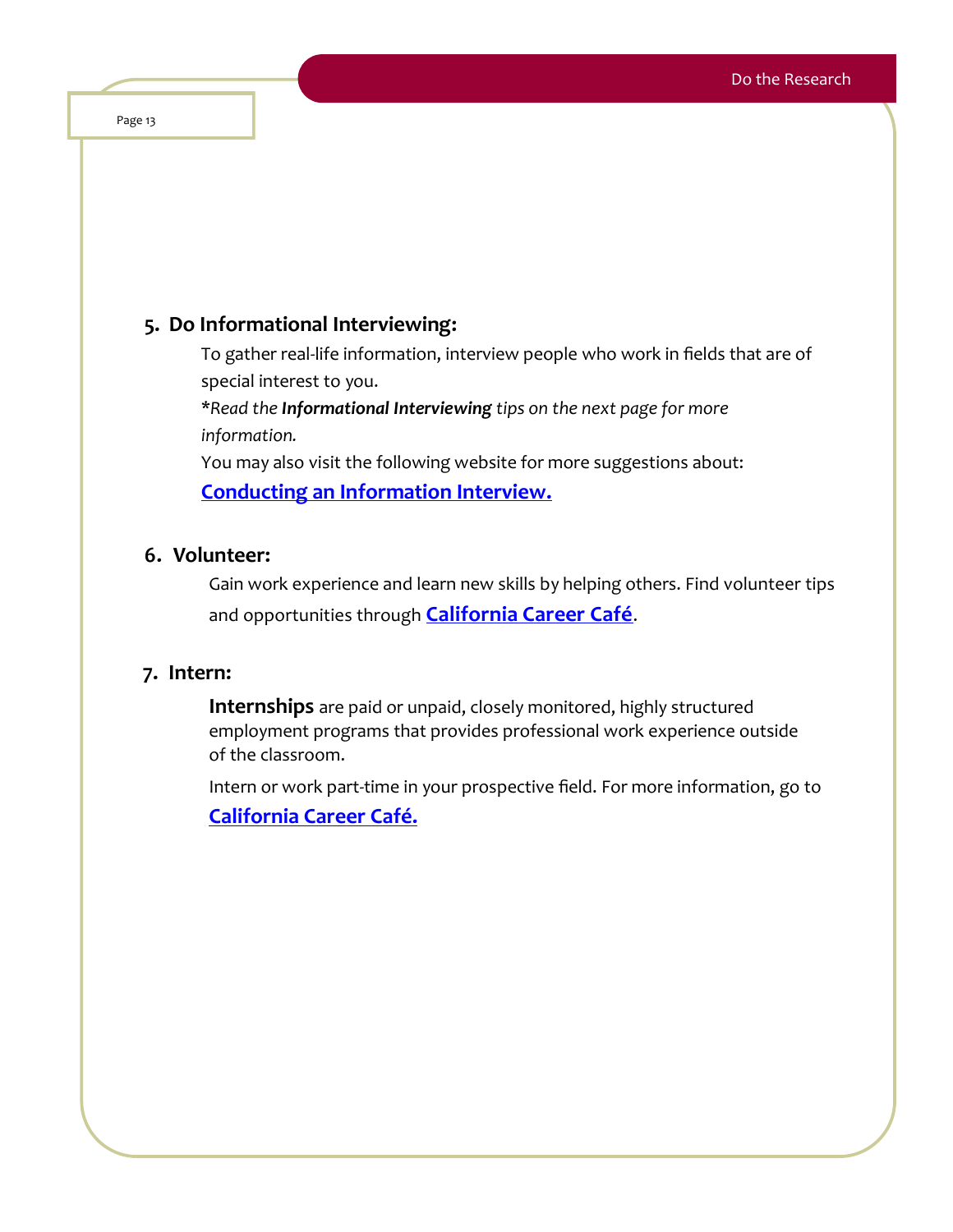*For your informational interview*, choose from the following questions:

- 1. **Background:** Tell me how you got started in this field? What was your education? What educational background or related experience might be helpful in entering this field?
- 2. **Work Environment:** What are the daily duties of your job? What are the working conditions? What skills/abilities are utilized in your field?
- 3. **Problems:** What are the toughest problems you deal with at work? What problems does the industry as a whole have? What is being done to solve these problems?
- **4. Lifestyle:** What obligation does your work put on you outside the work week? How much flexibility do you have in terms of dress, work hours, vacations?
- **5. Salary:** What salary level would a new person start with? What are the fringe benefits? What are other forms of compensation (e.g. bonuses, commission, securities)?
- **6. Potential:** Where do you see yourself going in a few years? What are your long term goals?
- **7. Promotional:** Is turnover high? How does one move from position to position? What is your policy about promotions from within? How are employees evaluated?
- **8. Advice:** When the time comes, how would I go about finding a job in this field? What experience, paid or volunteer, would you recommend? What suggestions do you have to help make my resume more effective?
- **9. Hiring Decisions:** What are the most important factors used to hire people in this work (education, experience, personality, special skills)? How do people find out about jobs?
- **10.** Do you have any additional advice for me?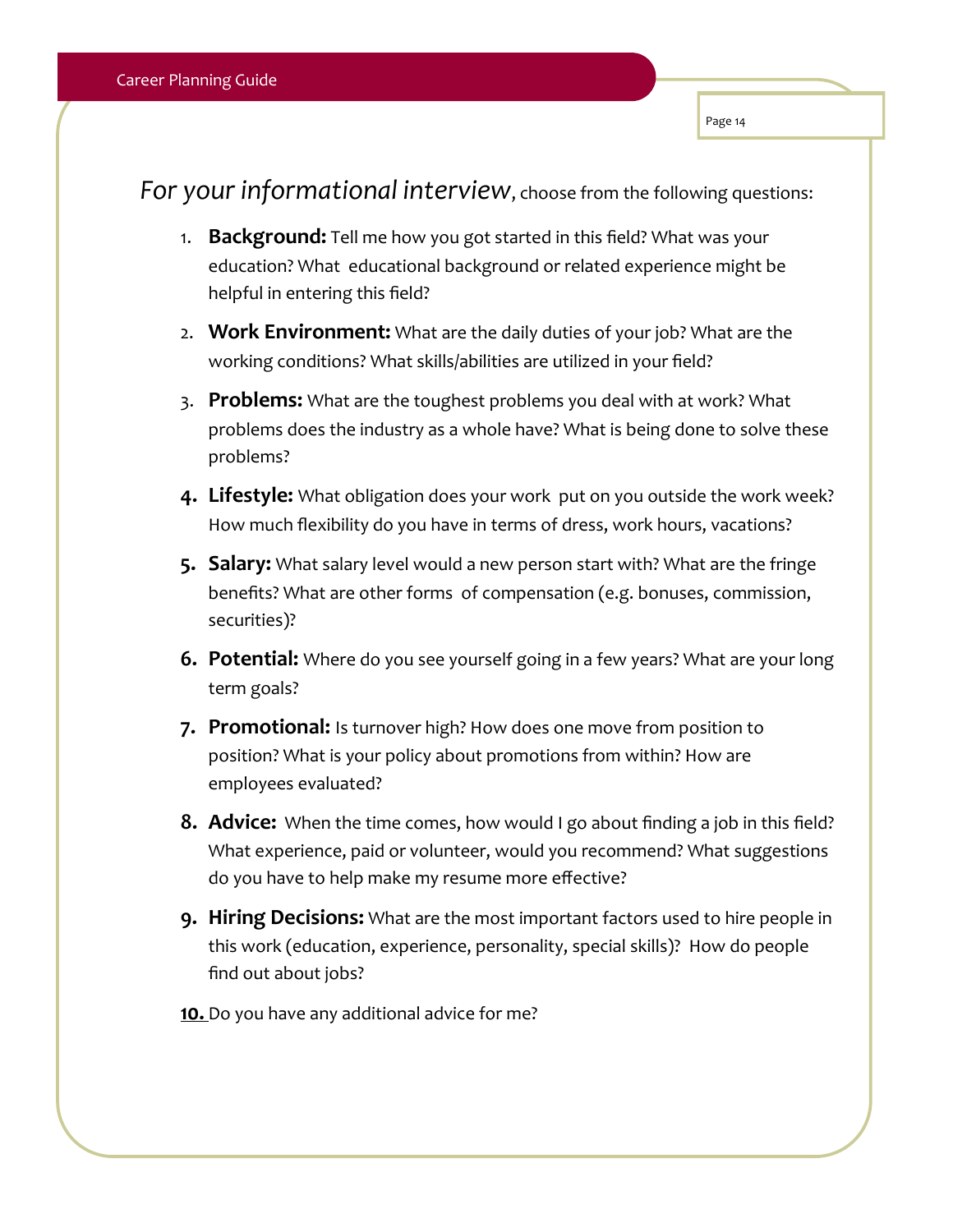## **Part 4: PREPARE**

Now that you have conducted research on possible career pathways, its time to put those strategies to work and begin looking for employment opportunities. Creating a professional portfolio is a great way to highlight your professional skills and achievements. Your portfolio could be a manila folder, a binder, or even a shoebox! The key is to have a designated location where you can easily keep, update, and access important employment documents.

## **A. Create a Professional Portfolio**

Your professional portfolio is a reflection and collection of your past professional and educational experiences, awards, and achievements. Your portfolio should include:

> 1. Resume 2. Cover Letter 3. Reference List

Your *resume* and *cover letter* are the key pieces within your portfolio. Your **resume** is a brief form that describes your education, employment history, and experiences that are relevant to the job you are applying. Your **cover letter** introduces you and your resume to a potential employer and provides an in-depth explanation of why you are the best candidate for their organization. The purpose of both your resume and cover letter is to secure an interview. See the following links for resume and cover letter writing resources and tips:

**A. [Purdue Online Writing Lab \(OWL\)](https://owl.english.purdue.edu/owl/section/6/23/)** *see Job Search Writing section*

**B. [UC Berkeley Career Center](https://career.berkeley.edu/Tools/Tools)**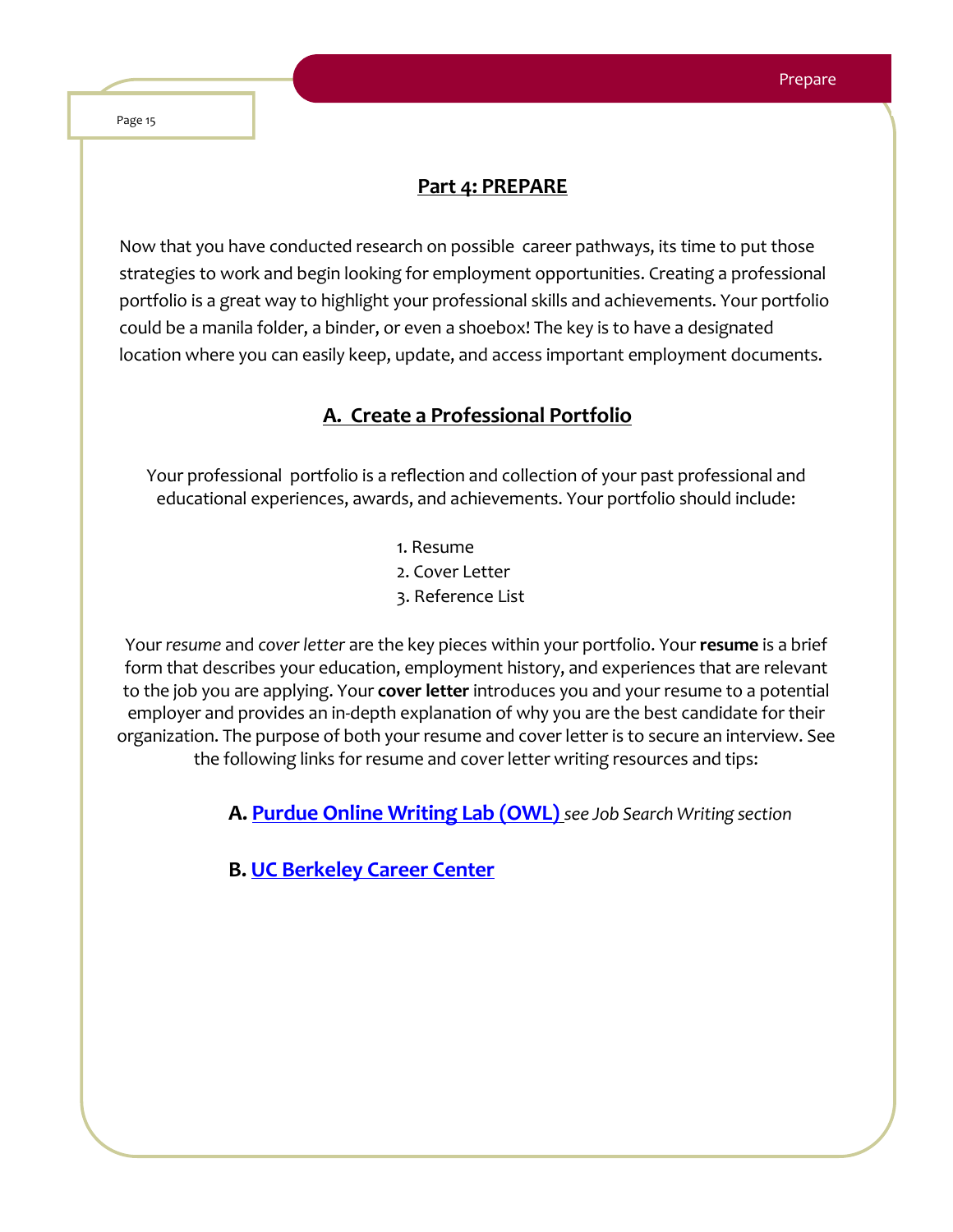**OBJECTIVE** *(optional)*

**QUALIFICATIONS**

• Proficient in…

**EDUCATION Hartnell College**

**SKILLS**

# RESUME TUTORIAL Page 16

## **Chronological Format**

## **Your Name**

student@hartnell.edu | Contact phone

*Use an appropriate email and voicemail.*

*A Qualifications section is optional. Use only if you have significant skills that relate to the job description.*

Associate of Arts/Science, Name of Major Graduation date: Mo/Yr

**EXPERIENCE**

#### **Position Title** Mo/Yr – Mo/Yr – Mo/Yr – Mo/Yr – Mo

• Demonstrated experience with…

Company/Organization Name, City, State

**Related Coursework:** Course Title, Course Title, Course Title

Overall GPA and/or Major GPA *(only if above 3.0)*

If included, it should be specific to the job you are applying for

• Number of years of relevant experience, noting skills gained • An important accomplishment that directly relates to the job • A quality or characteristic of yours that supports this goal

> • Use bullet points to describe your accomplishments (paragraphs can work as well, although bullets will lead the reader's eyes easier)

- Always start your statement with "action verbs" add adjectives to emphasize
- State an accomplishment that demonstrates your skills in this field/position
- Illustrate a problem you solved using relevant skill(s) and the results
- An example of when you used your skills to positively affect the organization, the bottom line, your boss, or your clients

#### **Leadership Title** Mo/Yr – Mo/Yr

Student Organization, School

- A project you're proud of that supports your objective
- Quantifiable results that point out your skills
- Awards, commendations, publications, etc. that speak to your accomplished skill

#### **Volunteer Title** Mo/Yr – Mo/Yr

Community Service Organization, City, State

- Be consistent with punctuation and format
- Use present tense verbs for current positions and past tense verbs for previous positions

**REFERENCES** Available upon request.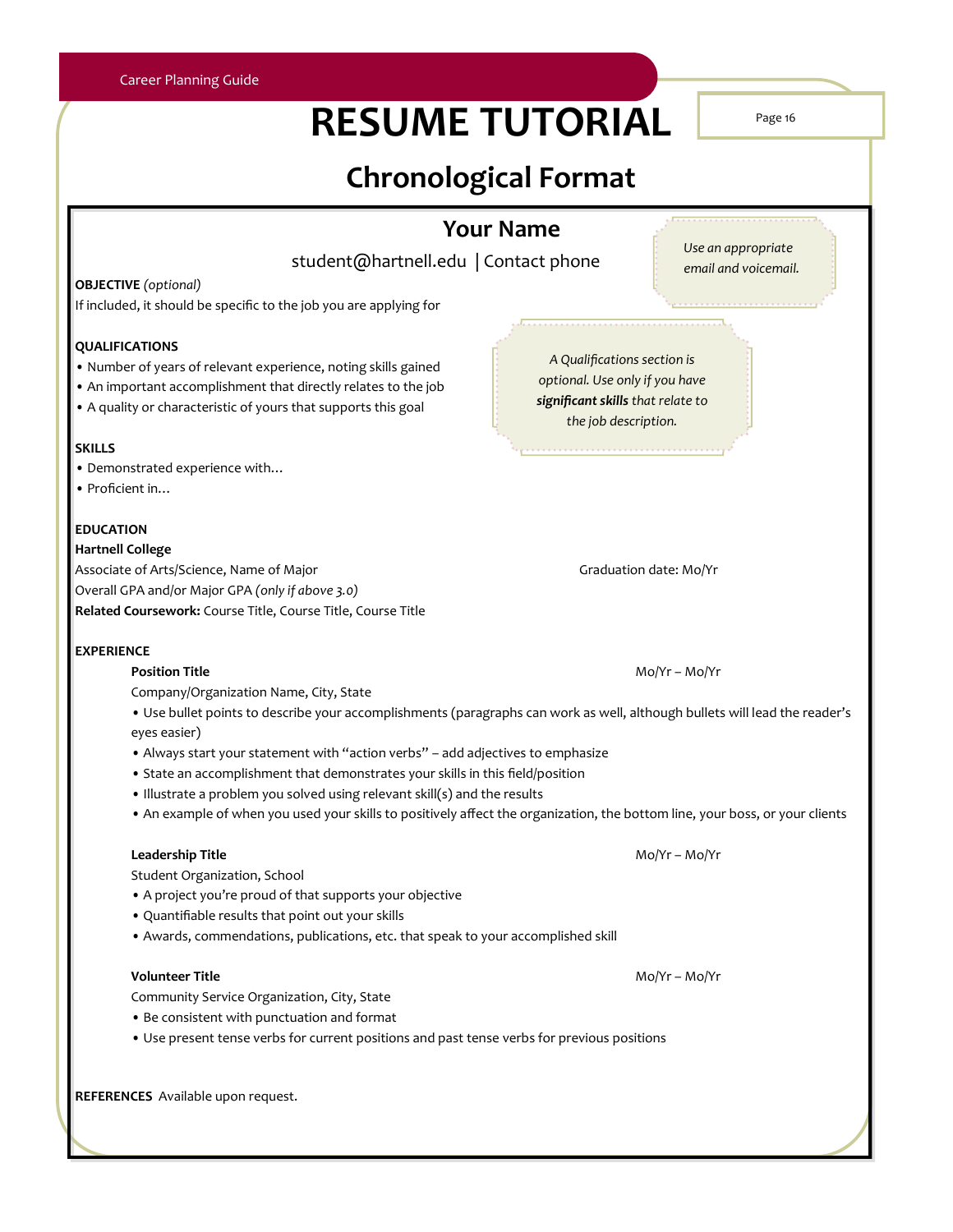Page 17 Resume Sample **RESUME SAMPLE Chronological Format Jane Panther** (831) 555-5555 | student@hartnell.edu **EDUCATION Hartnell College (12/14)** Major: Associate of Science Degree in Biology GPA: 3.54 **Coursework:** General Chemistry, Organic Chemistry, Biology, Biology of Human Reproduction, Comparative Endocrinology, Hormones and Behavior, Physics, Calculus **LAB SKILLS** Nuclear Magnetic Resonance Thin Layer Chromatography Mass Spectrometry Polymerases Chain Reactions Gel Electrophoresis **Dissection** Organic Synthesis **EXPERIENCE Chemistry Tutor (9/12-Present)** Tutorial Center, Hartnell College • Work with a team of experienced students to tutor both individually and in groups in subjects such as General Chemistry and Organic Chemistry • Prepare mock lectures to teach complex Organic Chemistry reactions to Hartnell students • Develop original problem sets to further illustrate concepts; well-received by students **Grader (Chemistry lab) (9/11-5/12)** Hartnell College, Salinas, CA • Meticulously checked and graded over 100 lab books per week, paying close attention to details and returning to professor on time each week **VOLUNTEER Volunteer, Urgent Care at Salinas Valley Memorial Hospital (7/12-Present)** Salinas Valley Memorial Hospital, Salinas • Using care and compassion, assist healthcare providers and nursing staff with patient care • Direct patients and their families to specific departments of the hospital, answering questions and making referrals to other departments • Monitor the health conditions of patients in the waiting room and report any dangerous changes in the health or behaviors of the patients to nurses **Volunteer, Vitas Innovative Hospice Care (7/12-Present)** *Include a summary of lab skills for an employer to quickly showcase your skills.*

Various Locations, Salinas

• Assist elders with their daily needs related to mobility, food-serving, and cleanliness

• Aid in emotional and spiritual support for patients with life-limiting illness and bereavement support for families

•Prepare weekly reports for Hospice Care regarding behavioral and physical changes of elders

*Related volunteer work can show both applied knowledge and care for the community.*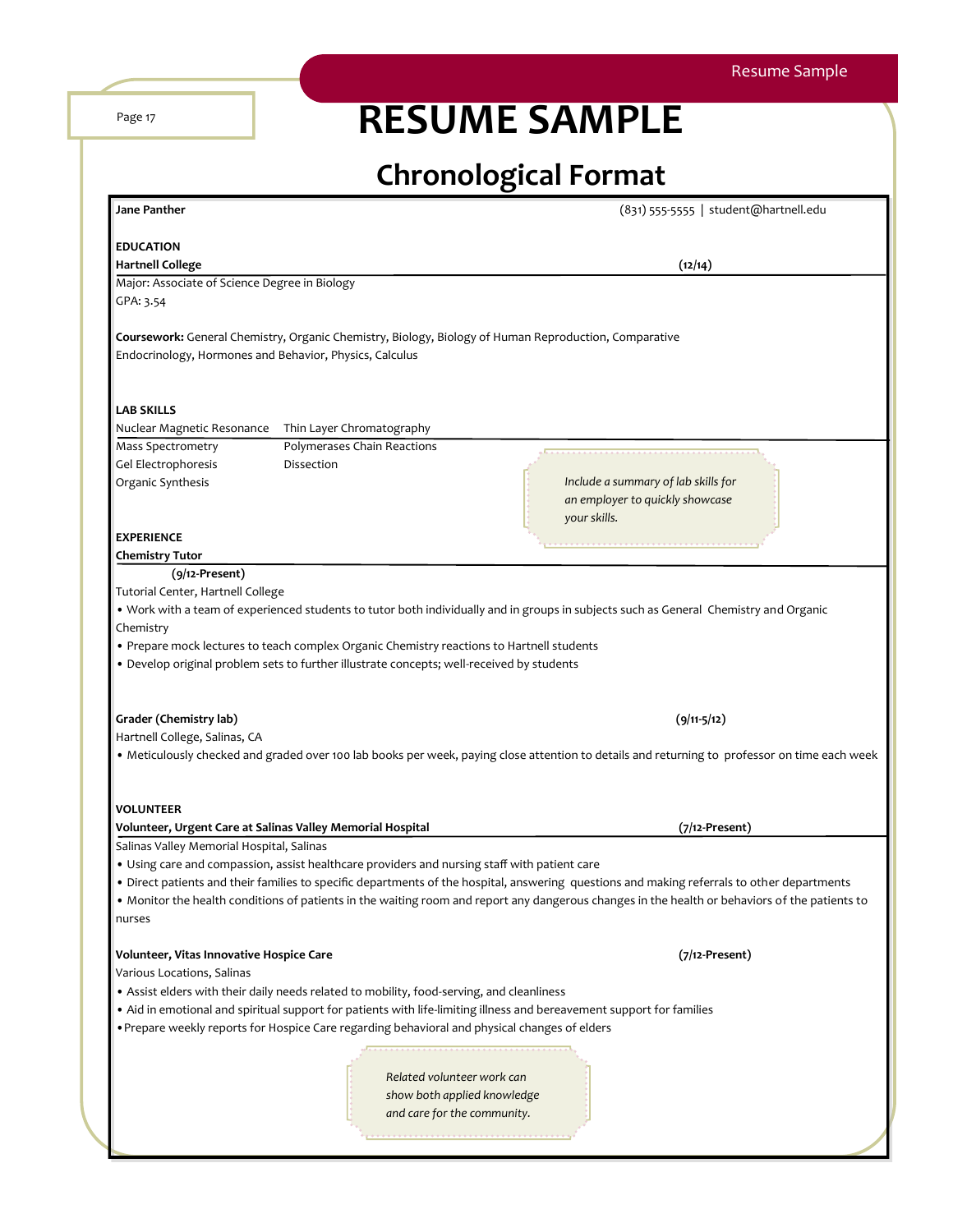# **COVER LETTER** Page 18

## **Suggested Content & Layout**

#### **Your Name**

**Street Address • City, State Zip • (Area Code) Phone Number • student@hartnell.edu**

Month Date, Year

Employer's Name Position or Title Company Name Employer Street Address/ P.O. Box City, State Zip Code

*The simplest way to lay out your cover letter is to align all text to the left. Not only is it simple, but it looks professional and polished.*

Dear Mr./Ms./Dr. Last Name of Addressee:

(Note: if no name is available use a generic title such as Human Resources Manager, Selection Committee or search LinkedIn for a HR contact name)

#### **Opening Paragraph**

State the position you are applying for, how you found out about it, and ask for consideration based on your skills and experience you have to offer. If you were referred by someone, state that here. Make a general statement about being a good candidate for the job.

#### **Middle Paragraph(s)**

In this section, you want to build a connection between the company's needs and your background and skills. Explain why you have targeted this particular organization. Stress what you have to offer, not what you want from them. Identify those parts of your experience that will interest THIS employer. You can draw attention to relevant course work, special projects and campus activities if they show direct relationship to this position. Do not restate what's in your resume, rather expand upon a specific project or accomplishment.

#### **Closing Paragraph**

Restate your interest in this position and how your unique qualifications fit the position. Request an interview, or tell the reader that you will contact him/her soon in order to schedule a mutually convenient time to meet. Thank the reader for his/her time and consideration.

Sincerely,

Your Signature

Type your name

**The above is intended as a guide. Cover letters should be unique and original.**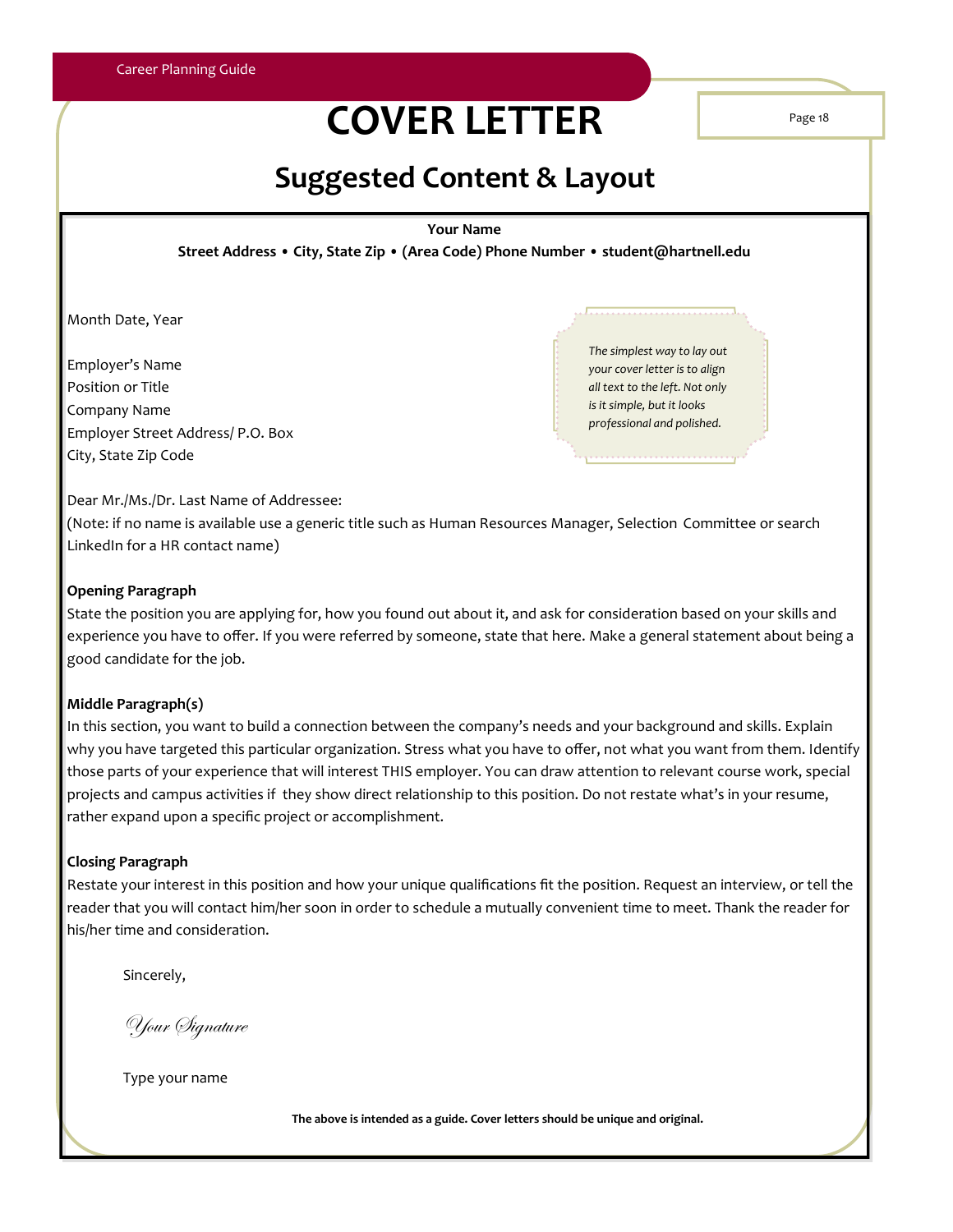Cover Letter Sample

Page 19

# **COVER LETTER**

# **For an Existing Opening**

Oscar Panther 345 Channing Way Apt #101 • Salinas, CA 93901 • 831-555-5555 • student@hartnell.edu

October 1, 2013

Patricia Scott Director, Human Resources Yahoo! 896 Mission College Blvd. Santa Clara, CA 95003

Dear Ms. Scott:

am excited to submit my application for the Training Specialist position I saw listed in Callisto. I am confident that my qualifications for this position merit your consideration.

As you can see from my resumé, I will complete my associate's degree in Business Administration from Hartnell College in May 2014. While this degree has provided me with a strong background in many aspects of business, it has also given me the opportunity to demonstrate my abilities through practical experience.

As a Training Department Intern with CSUMB, I was responsible for a new computer software education program. This project allowed me to develop and refine my training and organizational skills while designing a program to teach basic software applications to users with limited experience working with computers. The success of this program has been so overwhelming that the department has integrated it into their new staff training course.

Although the enclosed resumé thoroughly outlines my education and experience, I would appreciate the opportunity to demonstrate in an interview my knowledge of employee training and development, initiative, and interpersonal skills. You can contact me at (650)555-5555 to set up an interview. I look forward to hearing from you soon.

Sincerely,

Oscar Panther

Enclosure

**The above is intended as a guide. Cover letters should be unique and original.**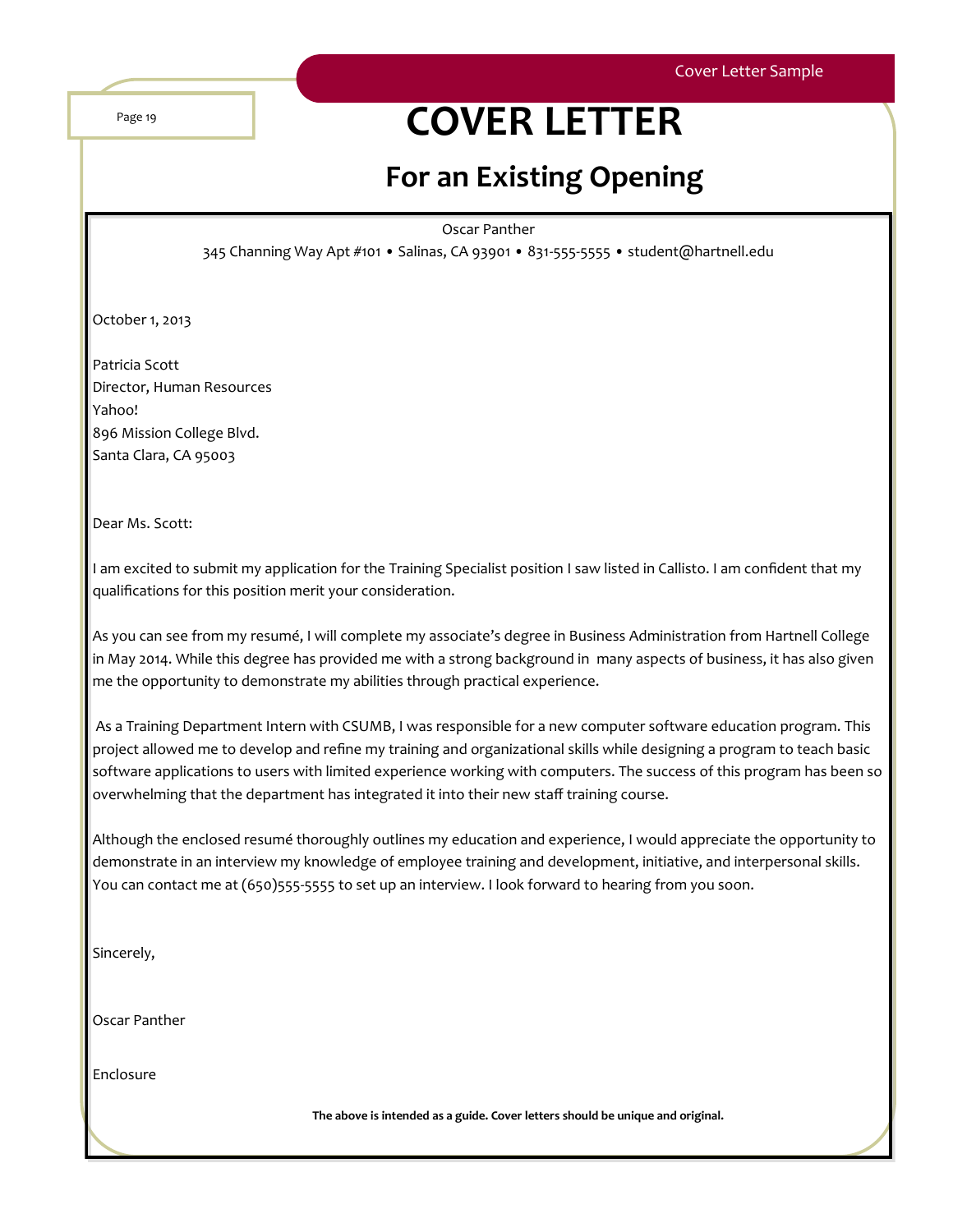# **VERB LIST FOR Page 20 RESUMES & LETTERS**

**Management** administered analyzed assigned **attained** chaired consolidated contracted coordinated delegated developed directed evaluated executed **improved increased** organized oversaw planned prioritized produced recommended reviewed scheduled **strengthened** supervised **Communication**

addressed arbitrated arranged authored collaborated **convinced** corresponded developed directed drafted edited enlisted formulated influenced interpreted lectured mediated moderated negotiated Persuaded promoted publicized

reconciled recruited spoke translated wrote

#### **Research**

clarified collected critiqued diagnosed evaluated examined extracted identified inspected interpreted interviewed investigated organized reviewed summarized surveyed systematized

#### **Technical**

assembled built calculated computed designed devised engineered fabricated maintained **operated** overhauled programmed remodeled repaired solved **upgraded**

#### **Teaching**

adapted advised clarified coached communicated coordinated

developed enabled encouraged evaluated explained facilitated guided informed instructed persuaded set goals stimulated trained

demystified

#### **Financial**

administered allocated analyzed appraised audited balanced budgeted calculated computed developed forecasted managed marketed planned projected researched

#### **Creative**

acted conceptualized created customized Designed developed directed established fashioned **founded** illustrated **initiated** instituted integrated **introduced invented**

**originated** performed planned **revitalized** shaped

#### **Helping**

assessed assisted clarified coached counseled demonstrated diagnosed educated **expedited** facilitated familiarized guided motivated referred rehabilitated represented

#### **Clerical or Detail Oriented**

approved arranged catalogued classified collected compiled dispatched executed generated implemented inspected monitored operated organized prepared processed purchased recorded retrieved screened specified systematized tabulated validated

**More Verbs for Accomplishments achieved expanded improved pioneered reduced** (losses) **resolved** (problems) **restored spearheaded transformed**

*Bolded words are especially strong verbs to accentuate achievements.*

> from **The Damn Good Resume Guide** by Yana Parker, Berkeley: Ten Speed Press